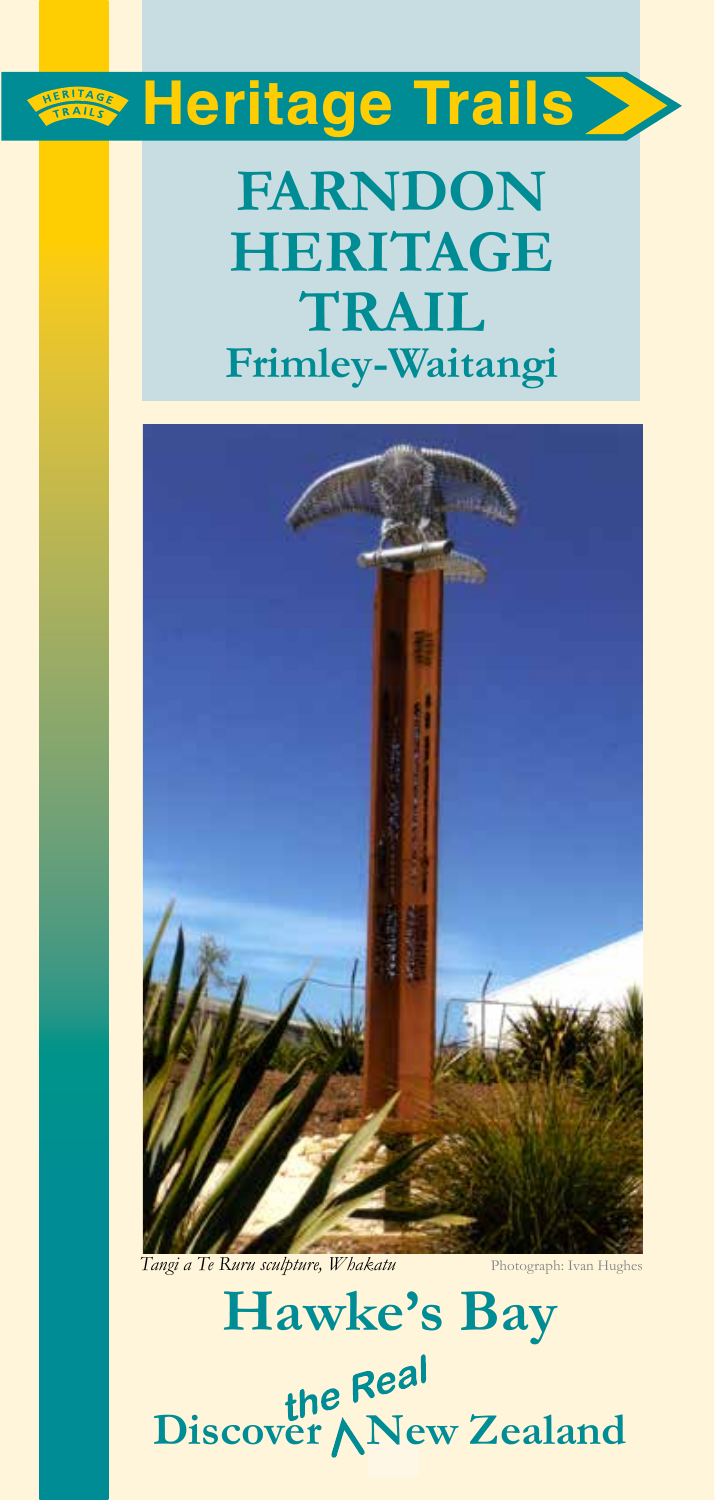### **FARNDON HERITAGE TRAIL Frimley-Waitangi Introduction:**

The Farndon Heritage Trail takes visitors through areas that have been historically associated with the orcharding and fruitgrowing industry in Hawke's Bay, as well as some sites of Maori significance. The route touches the Ngaruroro River in several places. This river is significant for its numerous floods and their effect on the Hastings region in its past and more recent history. The name of the Farndon Trail is taken from one of the roads in the area and its related land and building features. Farndon is a village in England where the sweetheart of a young surveyor of this local region lived.

*This trail traverses 22.6km and can be driven or cycled. Cumulative mileage is noted in red.*

The Heritage Trail starts in Hastings at the intersection of St Aubyn Street, Frimley Road and Pakowhai Road. *Park on Pakowhai Road outside Hastings Girls' High School.*

#### **1. Hastings Girls' High School**  (opened March 1956)

Secondary education began in Hastings over a century ago on the site of the current Hastings Boys' High School in Karamu Road. *(See Hastings Urban Drive Heritage Trail brochure)* Initially this school was co-educational but due to pressure of the post-war baby boom,

by 1954, a new high school became necessary. As was the fashion then, the new school on Pakowhai Road was created for girls. It was built on

*Plaque and one of a pair of the windows from the Williams' homestead in the Hastings Girls' High School hall*





Don Trask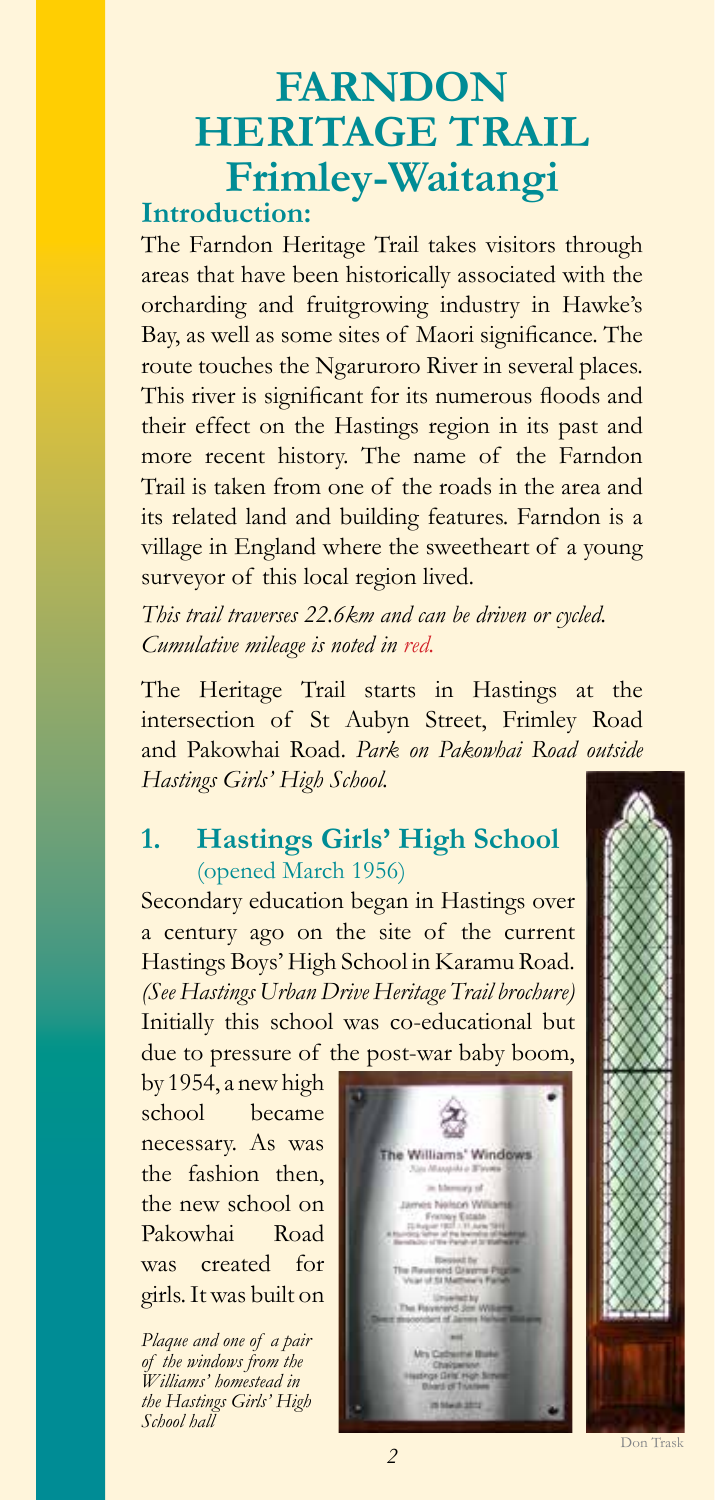

*Section of the mural on the back wall of the Hastings Girls' High School hall*

Don Trask

the former Frimley Estate, owned by the pioneering (James Nelson) Williams family. Miss Constance Miller, the first headmistress, oversaw much of the school's building and layout. Particular highlights were the assembly hall, with local artist and teacher, Geoff Fuller's mural of Women through the Ages, a swimming pool and gymnasium. The assembly hall also proudly displays two magnificent lead-lighted window panels, brought to light and restored more recently. These panels once graced the Williams' family home in the same vicinity. Enquire at school office, phone 06 873 1133 to view during school hours.

#### *Continue along Pakowhai Road to*

#### **2. Lindisfarne College** (*200m)* (*200m)*

Named after the Holy Island of Lindisfarne off the northeast coast of England. Lindisfarne College has also developed a strong Maori cultural dimension since 1972 through the introduction of the Te Whaiti-Nui-A-Toi Scholarship which has historical connections to the Maori Synod through the work of Presbyterian missionaries to the Ngai Tuhoe people of the Te Urewera region.

About half the students are full or weekly boarders. Many are overseas students. Its sister school, Iona College for girls, is situated in Havelock North.

The vision of Lindisfarne College is to build outstanding character in young men, that they may go on to live lives of success and significance. The cornerstones of academia, sport, culture and Christian dimensions are incorporated, daily, into the school-life of each student.

Note the sculptures by New Zealand artist, Paul Dibble.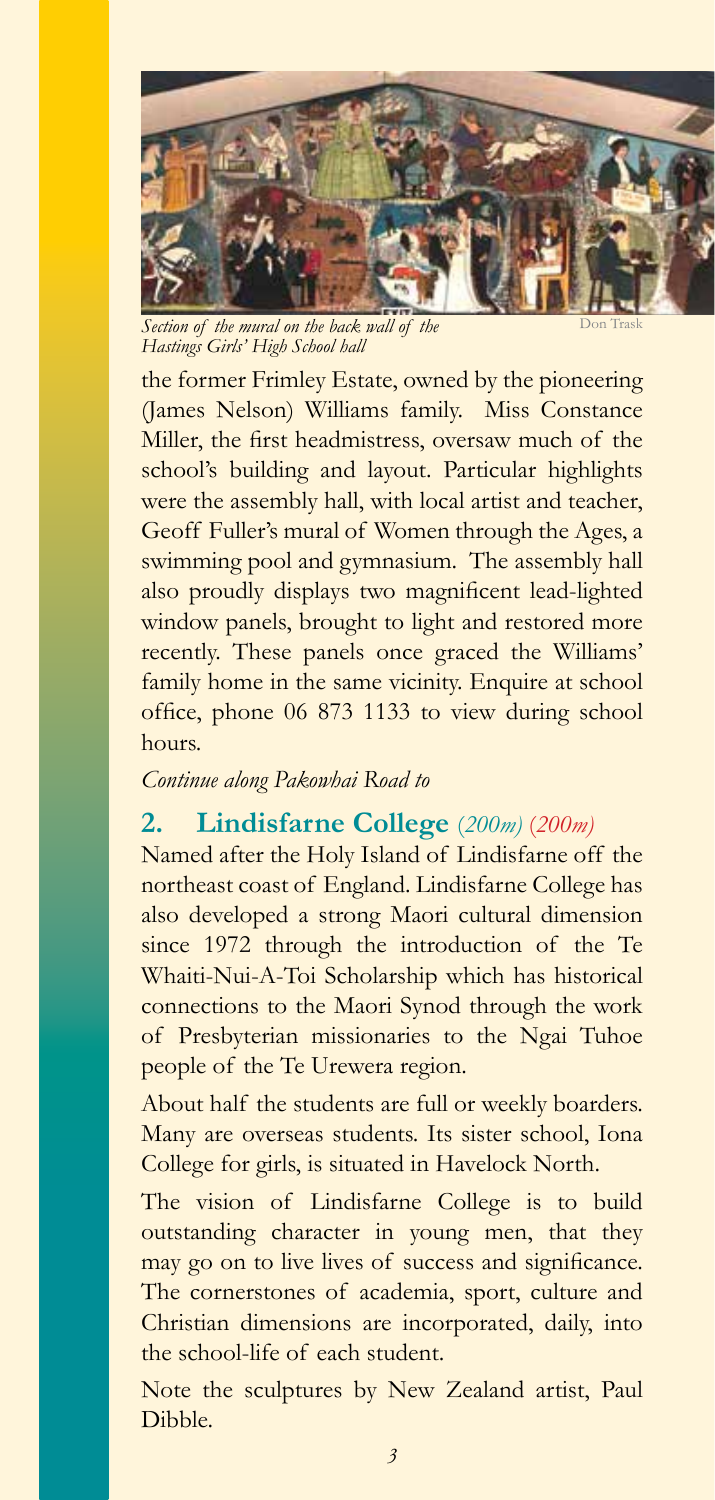

*'The Performance' by Paul Dibble*

Eila Shearer

*(Refer to Hastings Urban Drive Heritage Trail brochure for further information on Lindisfarne College.) Continue along Pakowhai Road*

This was one of the original orcharding areas in Hawke's Bay. The following sites were significant orchards in their time.



*Orchard workers having a tea break c.1961*

Mardon family collection

#### **3. Lowecroft** (*900m) (1.1km)* (1006 Pakowhai Road)

This was the home of Francis (Frank) and Phoebe Lowe. They were married in 1868 in Christchurch and spent time at Mount Hutt and Tinwald in Canterbury. They arrived in Hastings and built their home in 1899. Frank died four years later and Phoebe remained until 1920 when their son, Sidney Clifford Lowe, took over the family home and Phoebe moved into a small house next door.

Sid planted out the orchard, helped by his brother, Arthur Lowe next door. Orcharding was not easy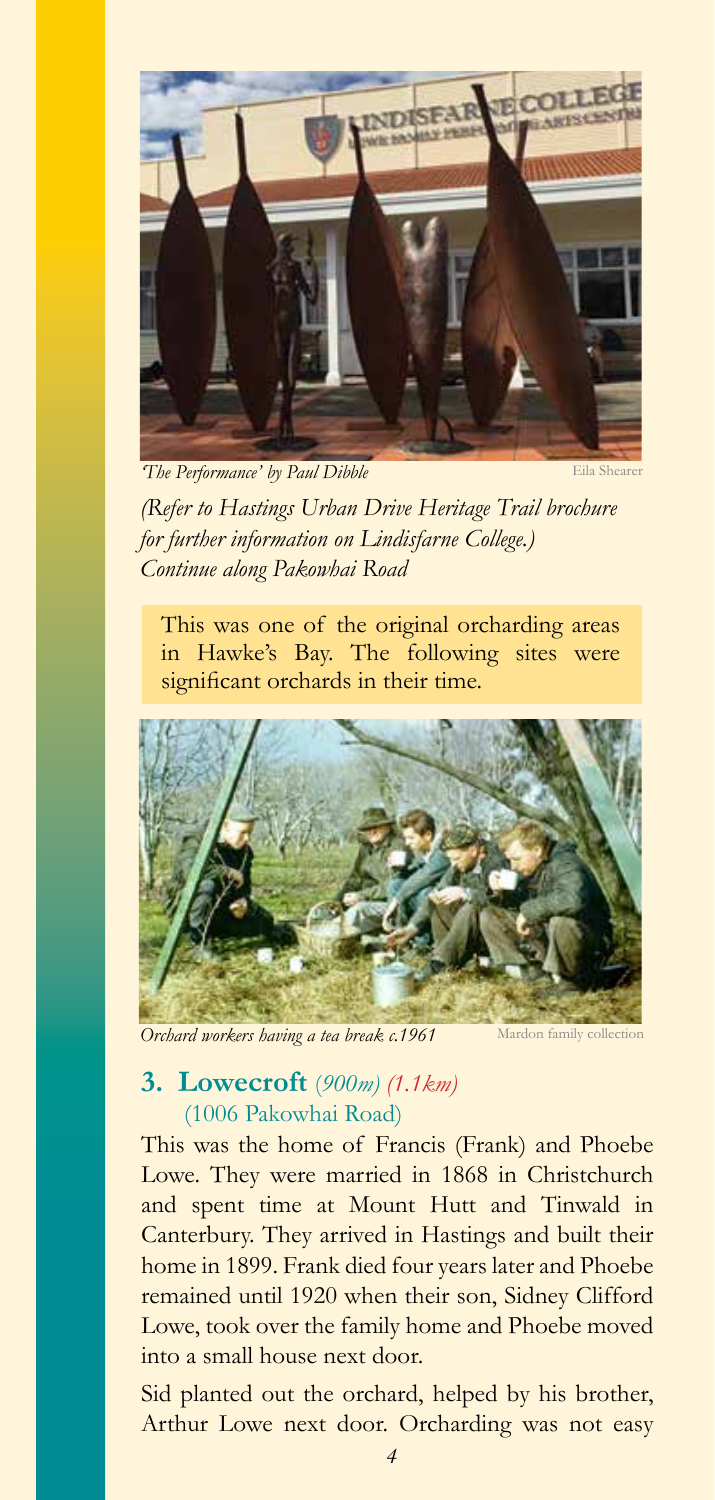due to the frosts and hailstorms and when World War II caused labour shortages it was decided to remove the orchard. Some of the land was sold to the Breen family owners of Mahora Stud Farm. Each Christmas a marquee was set up on the side lawn of the house and the front lawn was the scene of many happy croquet games.

The earlier home has been considerably modified but the original architectural style has been retained so what you see is much the same as it was in earlier times.

Note the magnificent trees at the roadside.



*Lowecroft*

*Continue along Pakowhai Road*

#### **4. Bute Orchard** *(100m) (1.2km)*

Born in Rangiora to Scottish parents in 1874, Alexander Morris Robertson moved to Hawke's Bay in the 1880s to establish a bakery in Napier. In 1900 he bought a 21-acre block of land here in Pakowhai Road and, whilst running dairy cows to provide an income, planted three acres of orchard which was named 'Bute Orchard' after the family's ancestral home in Scotland. With his wife Nell's help they extended their plantings, but at an early stage the crop was destroyed by frost. Undeterred they continued to expand the orchard and between 1914 and 1918 built a two-storey homestead. One of Morris' sons, Ian, took over the property during World War II and grandson, Hugh followed. Ian's two brothers had orchards in Bay View thanks to their father's foresight.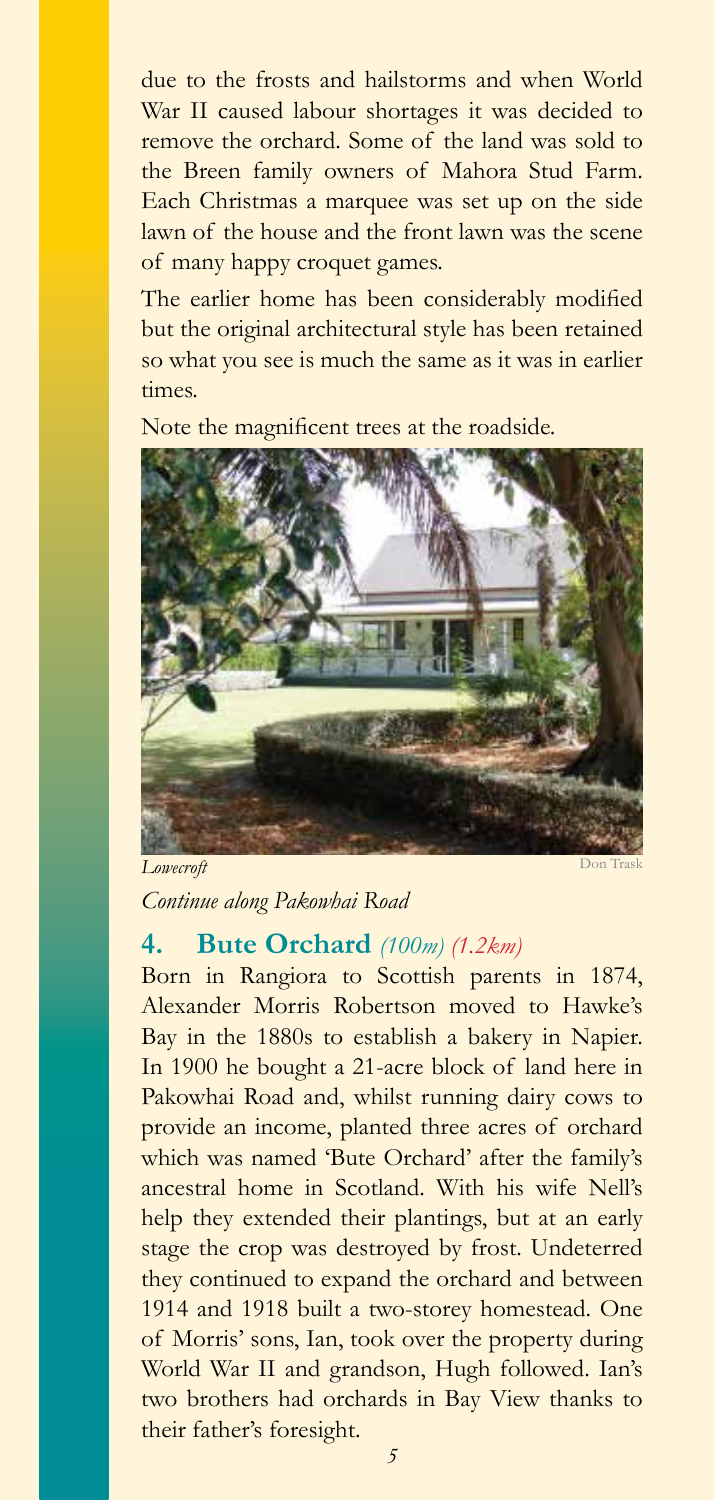In 2000 the property was sold to the Hettinga Estate which set about converting from orchard to grape vines. Four years short of its centenary, in 2009 the landmark two-storey Hettinga Estate (formerly Bute), homestead was destroyed by fire. The Hettinga family have since sold this property to a Twyford orcharding family and the grapes have been removed. An innovative seasonal roadside fruit and veggie stall has been set up where the big house once stood.

On the north side of the original Bute Orchard the Garden Depot now stands. This is where the original Horton's and later Wilson's nurseries stood. These nurseries supplied many of the original fruit trees planted on the Heretaunga Plains.



*The homestead before it was destroyed by fire in 2009* Robertson family collection

*Continue straight ahead through the roundabout to* 

## **5. Pernel Orchard and Crasborn family development** *(600m) (1.8km)*

The Mardon family orchard (33ha) was well known in its time, developed over 100 years to produce some of the finest pip and stone fruit in the world for both overseas and local customers. Over the last 20 years they shared their joy of growing fruit through the development of their unique orchard tours. A roadside fruit shop, cafe and gift shop was also on site. The original 4ha block, situated in Evenden Road, was purchased by Harry Mardon in 1912. Harry's wife Mabel was the eldest daughter of Frank and Phoebe Lowe. In 1936 he was joined by his son Percy and wife Nell who bought an adjoining orchard in Pakowhai Road, the name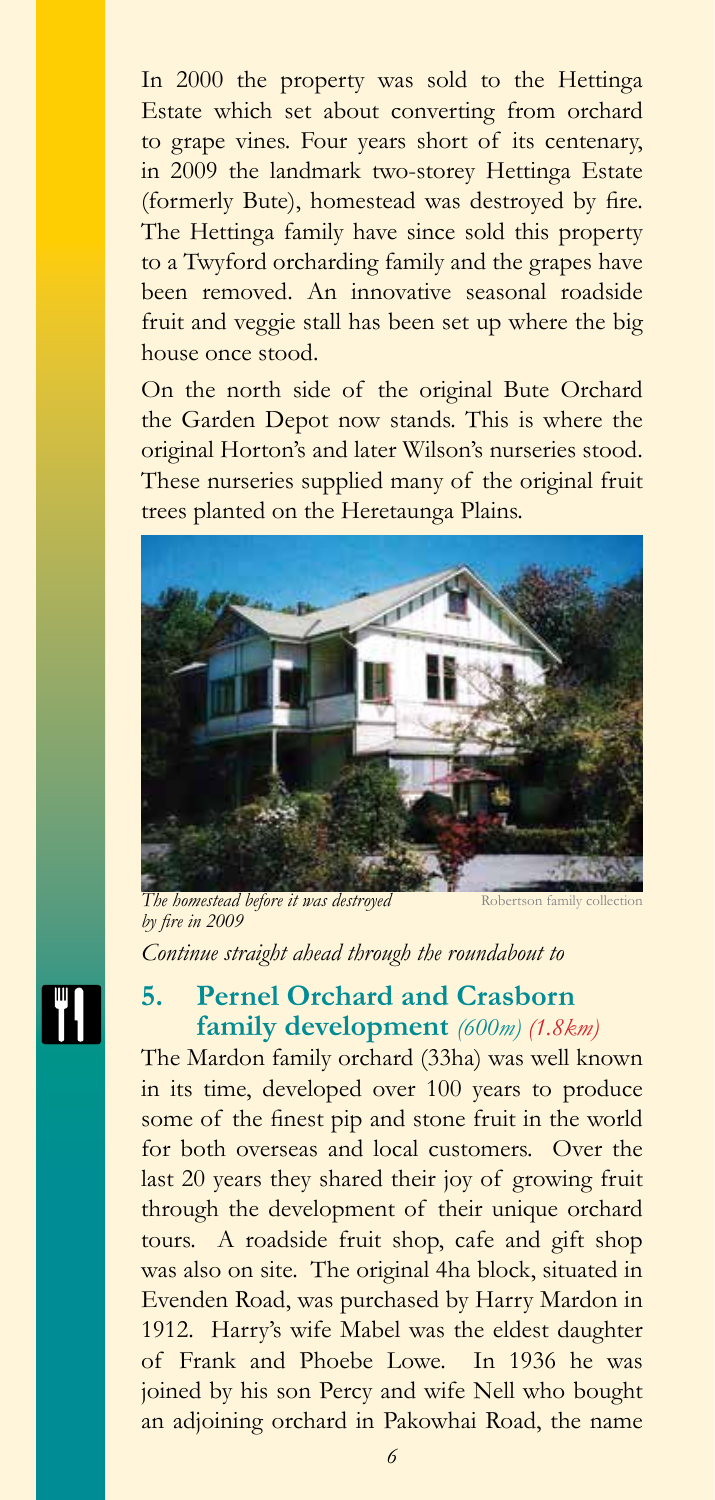

*Hawke's Bay Today*

'Pernel' being derived from their first names. Most of this business was sold to the Crasborn Family in 2016 however Harry Mardon's great grandson Iain continues to operate an orchard business on some of the property in Morley Road not sold to the Crasborns, retaining the Pernel name for his orchard.

The Crasborn redevelopment includes an exciting new cidery, tap room and restaurant. This cider will be produced from famous Hawke's Bay apples.

*Continue along Pakowhai Road and turn left onto Morley Road*

#### **6. Old Canning Shed** *(500m) (2.3km)*

Approximately 200 metres along this road on the left stands an old building very close to the roadside. This building, constructed by the Morley family in 1912, originally housed the Bluebell Fruit Canning and Preserving Company. Peaches, pears, nectarines and tomatoes from the family's adjoining orchard were canned here. Jam and sauces were also produced. The outbreak of war in 1914 meant that



*Opening of the Bluebell Fruit Canning and Preserving Co in 1912*

Reg Morley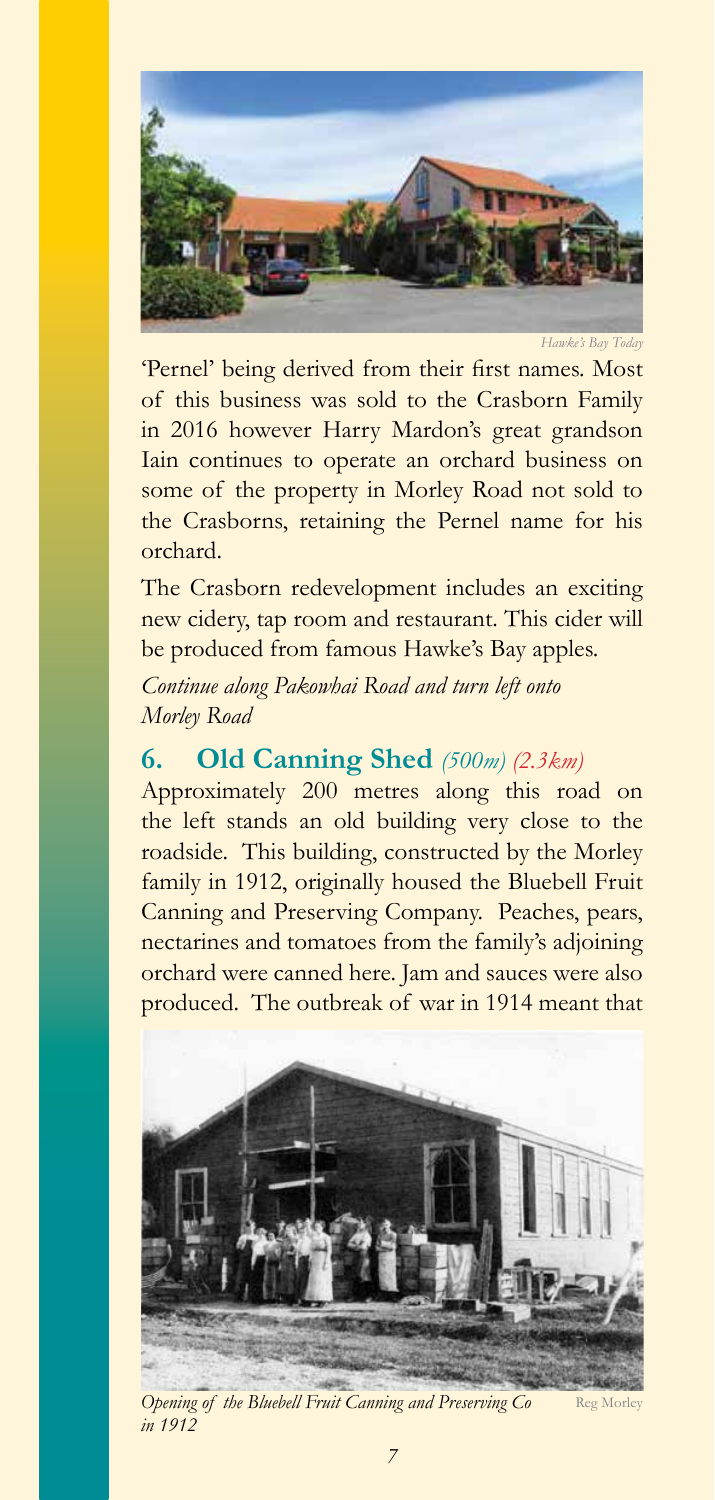tin plate became a scarce resource and the factory was forced to close in 1915. Since then the building has been used for fruit packing and storage. More recently the interior has been redesigned.

*Return to Pakowhai Road and turn left and continue to*

This stretch of Pakowhai Road between Elwood Road and Pakowhai Country Park used to be lined with poplar trees.

#### **7. Poplar Avenue** *(800m) (3.1km)*

It is not known when the trees were planted but in earlier days there was an avenue of large Lombardy poplar trees (known as Poplar Avenue) on either side of Pakowhai Road stretching from Elwood Road to the banks of the original course of the Ngaruroro River where the old bridge is now part of Pakowhai Country Park site. In later times the trees were removed from one side of the road but the others flourished until the danger to traffic of falling branches unfortunately meant the end to this iconic feature. The rest of these trees were removed some time in the 1960s.



*Poplar Avenue circa 1920s* John Fortnam

#### **Whakatu loop** *(900m) (4.0km)*

*Turn right onto Ruahapia Road then next left onto Whakatu Road. Follow through to Rangitane Road and turn left then left again to the end.* 

*Note: due to road realignment and reconstruction this next section of the trail will change during 2018.*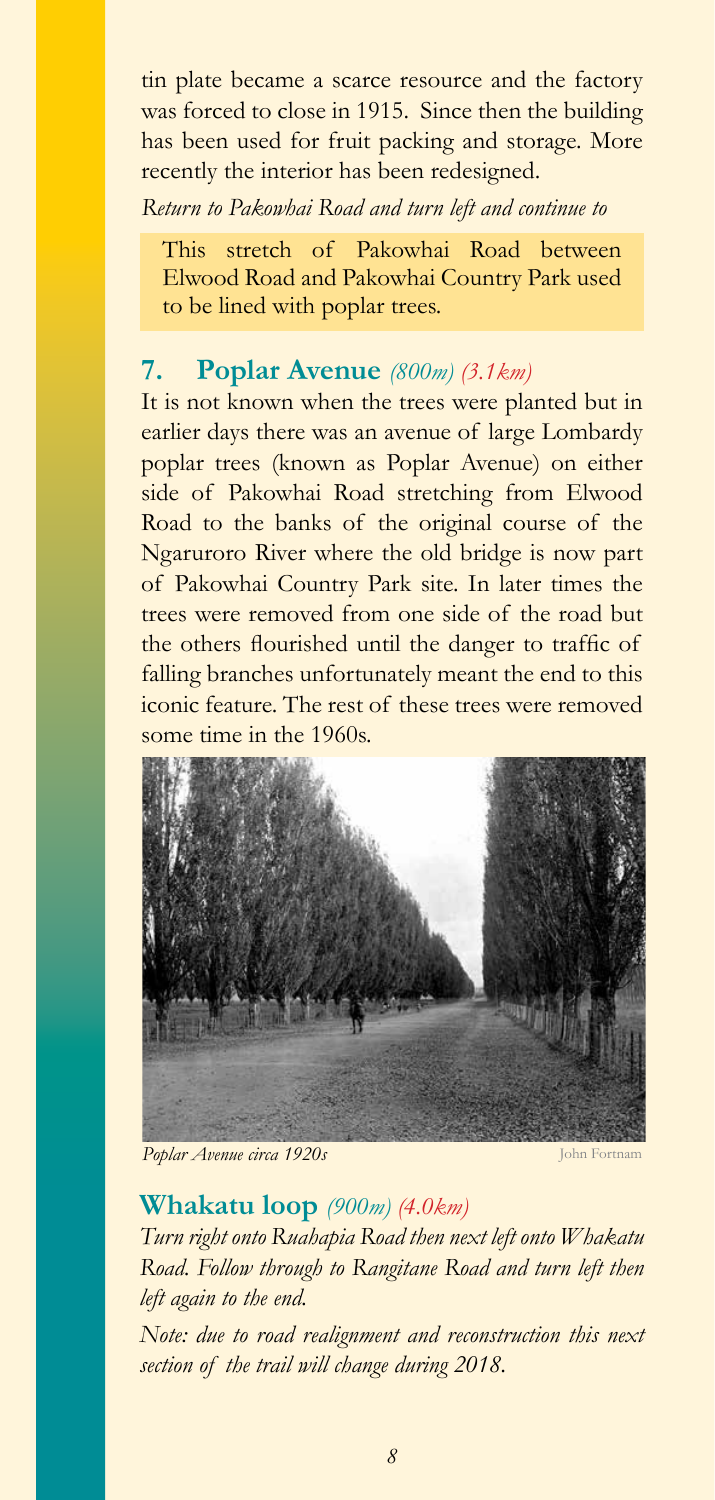The name Whakatu means 'to cause to stop'. This name came about when local Maori hapu wanted to go to Napier for the funeral of Sir Donald McLean (politician) in 1877. There was no station here and the authorities would not agree to stop the train to let people from Te Karamu and its neighbourhood join it. The Maori arranged their own stop by standing across the track.

#### **8. Te Pakiaka Maori Reserve**  *(2.5km) (6.5km)*

This small (approx 1 hectare or 2.5 acres) Maori reserve was named Pakiaka after the large stand of kahikatea trees (Pakiaka Bush) located 3km east between SH 2 at Mangateretere and Lawn Road. In the 1850s the area was more or less surrounded by swamps. Whakatu Pa, also in the area, was on the south side of the old Ngaruroro River somewhere adjoining the now Karamu Stream and Clive River.

This is the burial ground for members of the hapu Ngati Hori, Ngati Hinemoa and others who reside in Whakatu and surrounding districts of Clive and Haumoana. In 1858 the Chief Puhara of Pakowhai was killed in the Battle of Pakiaka and his remains lie within the Reserve. The memorial headstone of Rev Raniera Wiki (1875) Ngati Porou is found here. He was appointed by the Bishop of Wellington (in whose diocese Hawke's Bay then lay) to serve the Heretaunga Plains from Kohupatiki to Opapa from 1867-1871.

*Note: when entering and leaving any Maori urupa (burial ground) please observe Maori protocol by washing your hands with the water provided.* 



*Te Pakiaka Reserve Return to Whakatu Road, turn left* 

Ivan Hughes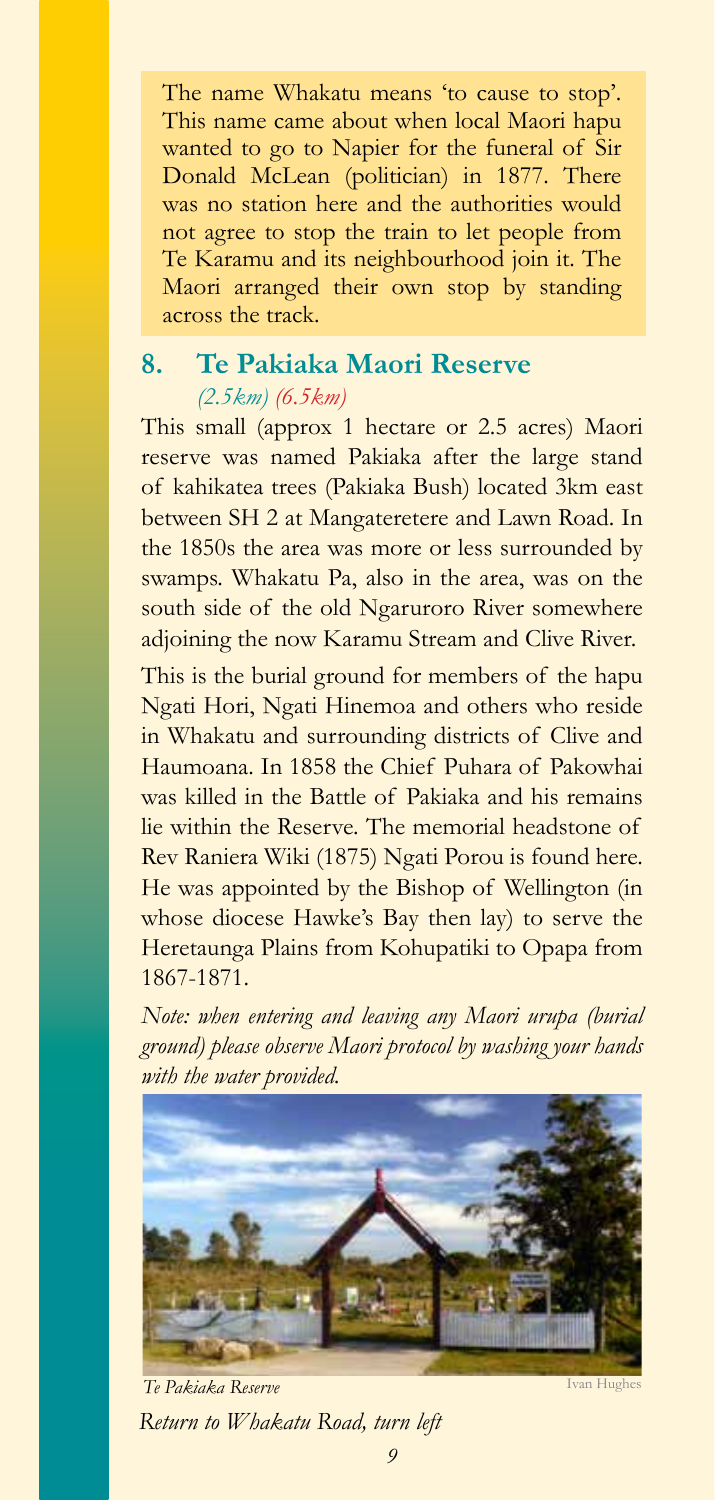

*Radio mast*

Ivan Hugh

On the left note the tall tower at the Transpower Whakatu substation. Now, no longer used by Transpower as part of their communication system, the tower broadcasts three local AM radio stations, Radio Live 1368, Radio Kidnappers 1431 and The Wireless Station 1530.

*Cross the railway line, turn left onto Anderson Road, passing several large cold stores and offices on the right and note old freezing works on left further down the road (see later site) before turning right onto Station Road, then to the corner of Groome Place.* 



*Foyer in David Trubridge's building*

Trubridge website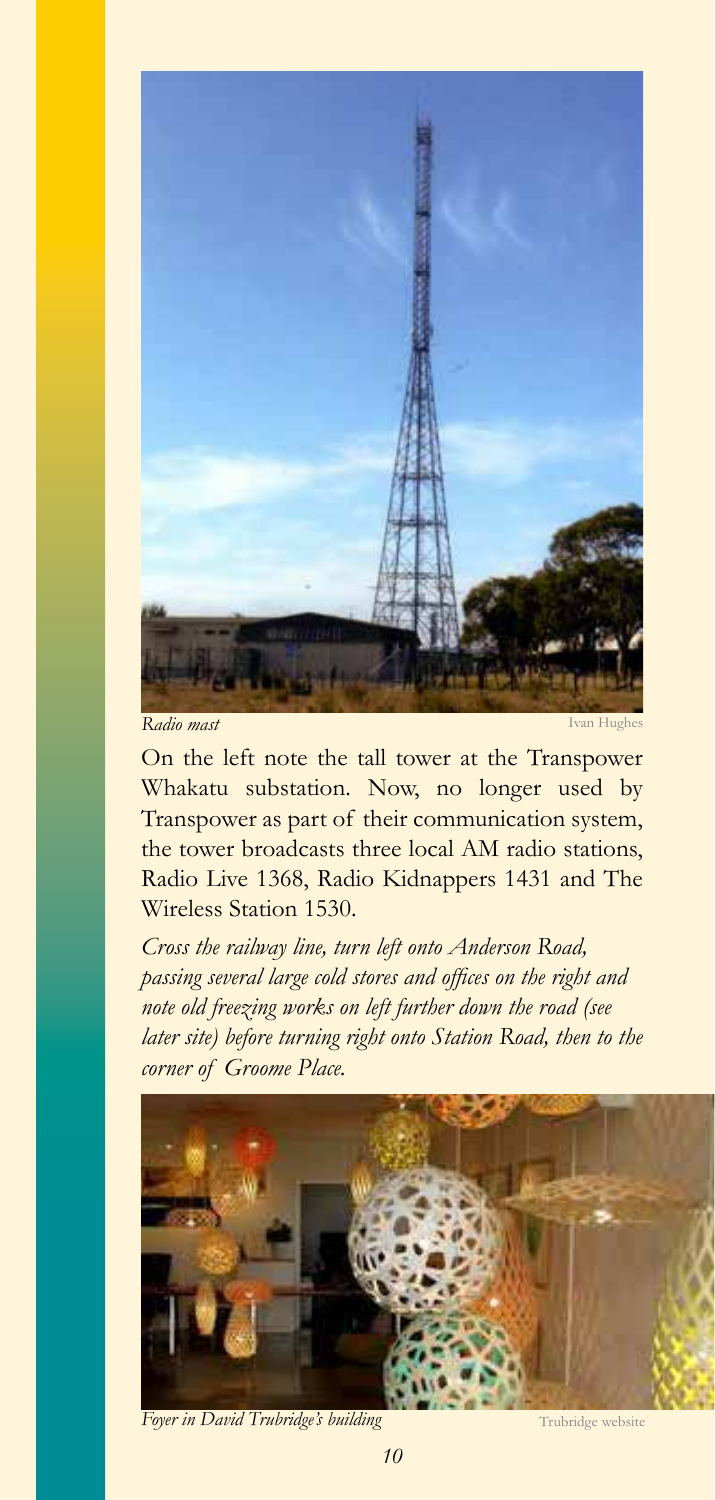#### **9. David Trubridge Ltd** *(2.6km) (9.1km)*

David Trubridge is an internationally recognised light-fitting and furniture designer. He started his operation in 1996 as a small designer/maker business. The company is driven by a strong environmentally conscious philosophy which forms all aspects of design and production. In 2004 he was selected for the Antarctica Arts Fellowship programme. It was an experience that inspired him to heighten his pursuit of environmental sensitivity.

*Continue on Station Road and turn left onto SH 2, being careful of the main road traffic. Where the road takes a right curve, turn sharp left onto Railway Road and almost immediately right turn onto Essex Crescent.*

*At Essex Park walk for ten minutes along the footpath beside the Clive River to view* 



*Tangi a Te Ruru, a steel sculpture*

Ivan Hughes

#### **10. Tangi a Te Ruru** *(1.2km) (10.3km).*

This morepork (ruru) sculpture (pou) watches over the Clive River and Kohupatiki Marae on the other side of the river. This is the original site of the pre-European fortified pa Otanenuiarangi. The pou honours the history of where the local Maori came from which is inseparable from who they are today.

*From Essex Park continue along Essex Crescent to see on your right*

#### **11. St Therese Hall Whakatu Trust**  *(200m) (10.5km)*

This building was built in 1957 from a design drafted by Hawke's Bay architect John Scott for the Roman Catholic families of Whakatu who raised money and erected a building to hold Sunday Mass.

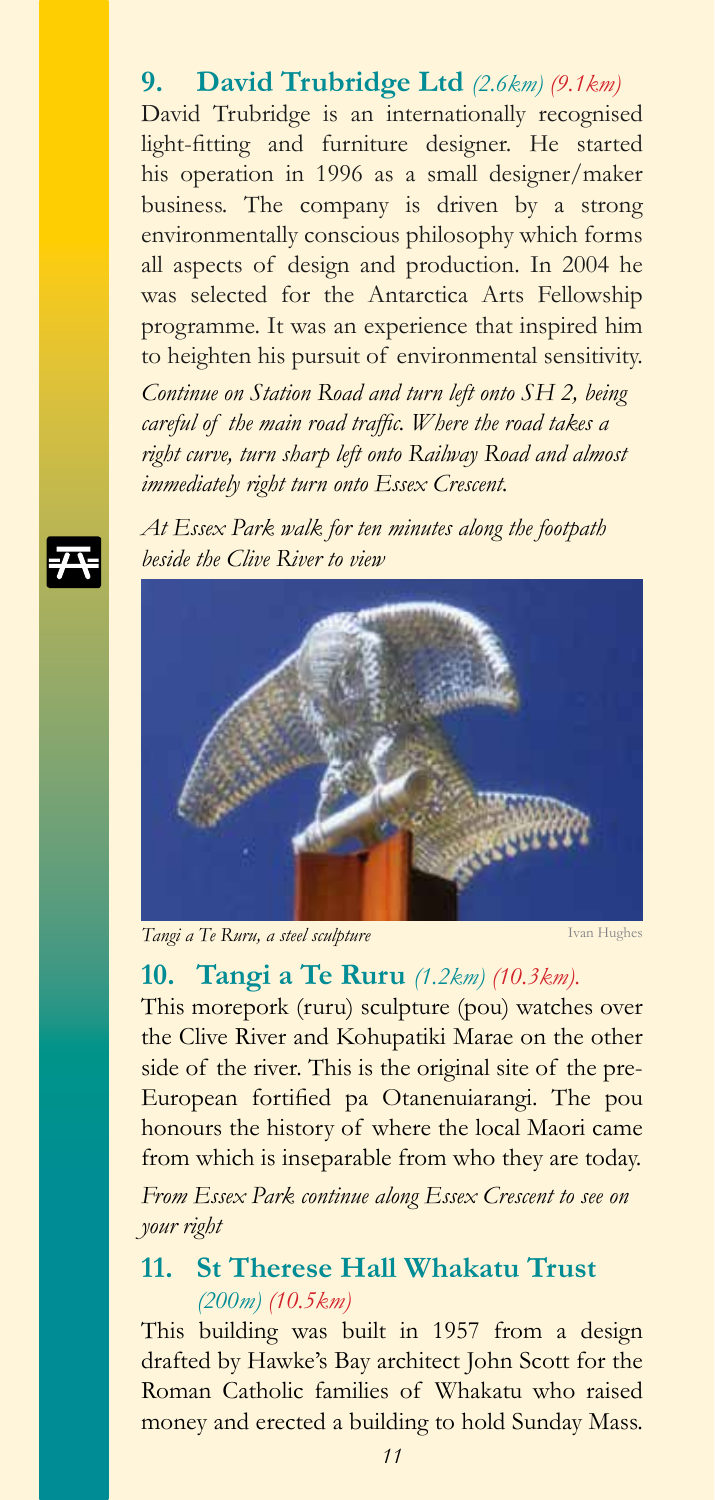

*St Therese Hall*

Ivan Hughes

These families gifted it to the Catholic Church and it was well used by local community groups for over thirty years.

In 2004 the church ceased to hold Sunday Mass on the site. The St Therese Hall Whakatu Trust was formed by descendants of some of the original families. Negotiations with the Catholic Church have placed it back into the ownership of the Trust.

*Continue around the crescent, turn right onto Railway Road which becomes Anderson Road to*

#### **12. Whakatu Freezing Works**  *(1.5km) (13.0km)*

Originally this building was owned by farmer shareholders. These local farmers set up the meatworks (Hawke's Bay Farmers' Meat Company Limited) in 1913/14 in Whakatu north of the railway line. Killing commenced on 6<sup>th</sup> January 1915 and the operation eventually grew to have six sheep chains and one beef chain and at the peak it processed over two million sheep and lambs and around 100,000 cattle per year. The New Zealand sheep population peaked at just over 70 million in the mid-1980s.

The large brick facade survived the 1931 earthquake and is now partly removed due to upgrading of



*Whakatu Freezing Works building*

Archive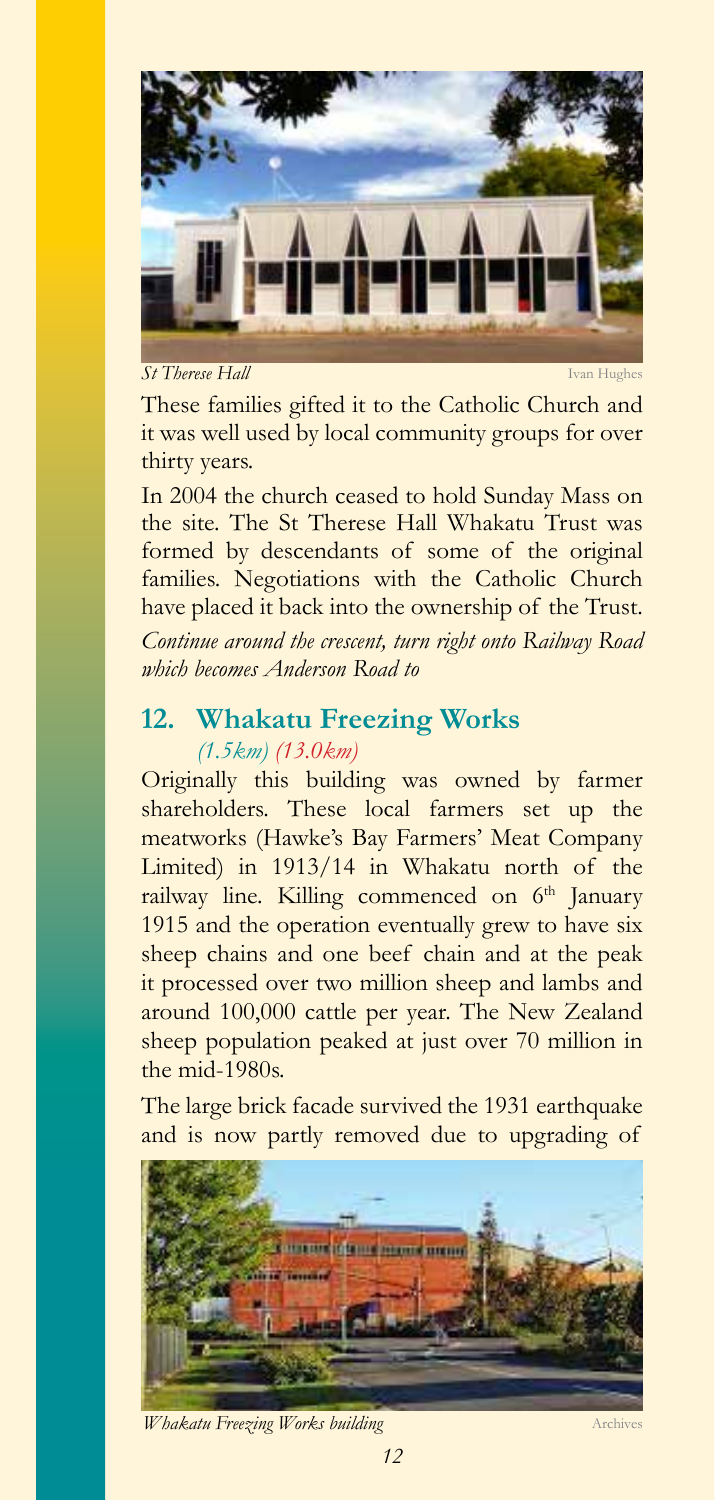earthquake standards. Industry was attracted to this site by its proximity to two sewer lines plus the railway and artesian water supply.

Whakatu was shut down in 1986 with the loss of 2,160 jobs (1,800 meat workers). The whole Whakatu site was purchased in two parcels by Whakatu Cold Stores Limited, a Hastings company, then in turn by Scales Corporation. Approximately 90% of the original site is now utilised for other purposes.

*Return along Anderson Road, Whakatu Road, Ruahapia Road and turn right into Pakowhai Road. Before the Chesterhope Bridge turn right into Farndon Road and turn into the Pakowhai Country Park car park. From here you can walk under the bridge to*

#### **13. Pakowhai Country Park**  *(3.2km) (16.2km)*

From the car park the old Pakowhai Road bridge now leads onto a pedestrian and cycle way. This bridge, completed in December 1940, spans the old Ngaruroro River bed which is now the Raupare Stream. It was used until the Chesterhope diversion in 1965 made it redundant for road traffic.

Pakowhai Country Park (Hastings' biggest dog park) is upstream of Pakowhai Road, covering 47 acres (19.02 ha) alongside the Ngaruroro River. The Raupare Stream flows through the middle of the park along the former course of the Ngaruroro River where it once joined near the upstream boundary of the park. The former water course has been altered with Raupare Stream straightened and deepened to improve drainage. The stopbanks on either side of the park are the true right banks for both the old and new Ngaruroro River courses.



*Pakowhai Country Park showing the Raupare Stream*

Hawke's Bay Regional Coun

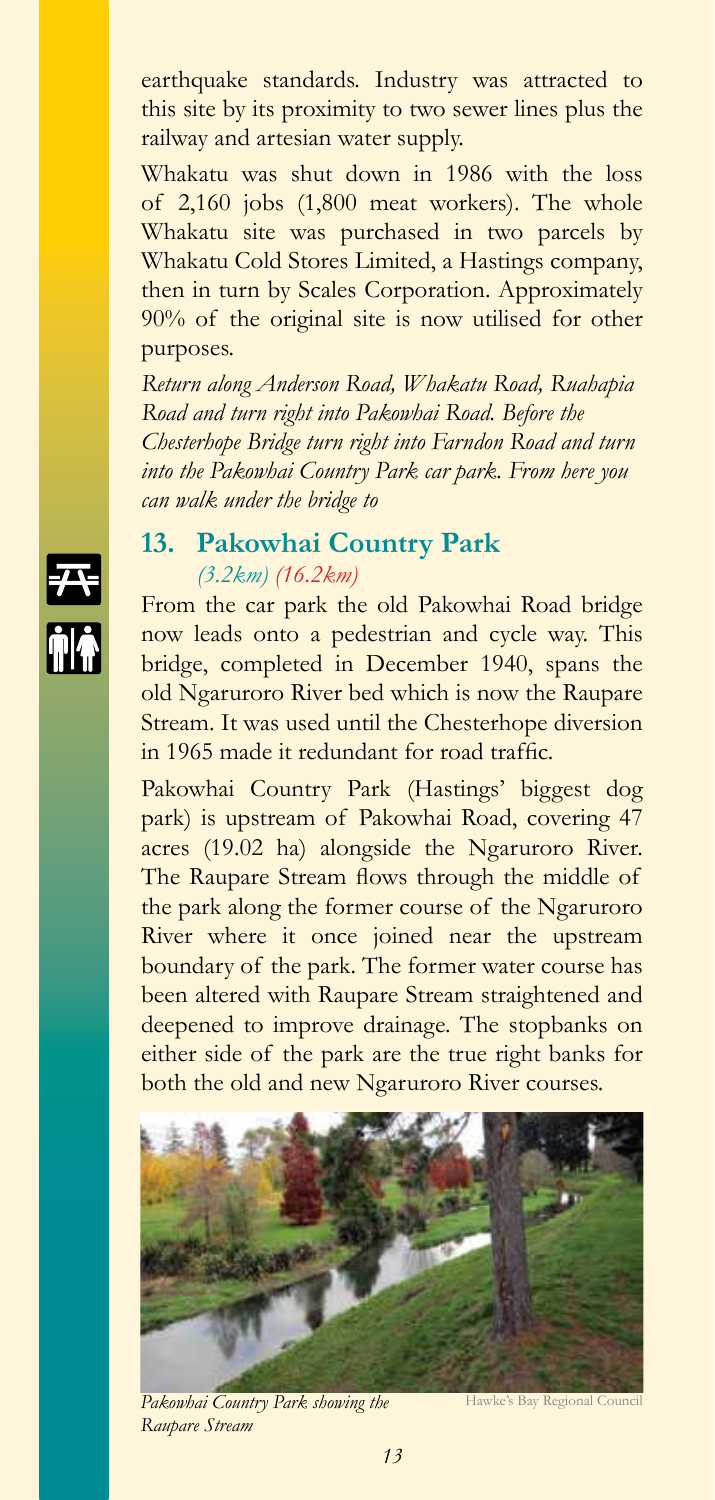This park was established in 1973 largely due to a committed community group led by Dr Michael Bostock and a Trust was formed. Its objectives were to establish, maintain, control and manage a country park for the enjoyment of the public, to foster interest in recreational facilities, particularly the enjoyment of exotic and native flora and fauna. Over the years plantings and the facilities built have been undertaken by volunteer organisations. Today it is administered by the Hawke's Bay Regional Council.



*Ngaruroro River at Pakowhai in the 1960s* Mardon family collection

#### **Story of the Rivers Catchment**

The alluvial Heretaunga Plains are, historically, a flood-prone area fed by four substantial rivers, the Esk, the Tutaekuri, the Ngaruroro and the Tukituki. Our trail passes through the Tutaekuri and the Ngaruroro River areas. These waterways would meander and change course frequently causing widespread flooding but this gave us the rich soils which today are important for our economy.

The earlier course of the Ngaruroro River, which rises to the west of the Kaweka Range, was altered by a major flood in 1867 when it changed its course at Roy's Hill, to the west of Hastings, joining the Waitio Stream at Fernhill. When it originally flowed south of Hastings it deposited the accretion that forms the Gimblet Gravels. Once almost considered wasteland, today this land is a valued asset supporting many high quality wineries. Now this area is drained by a number of smaller streams which together flow into the Karamu Stream, southwest of Havelock North. This then winds its way north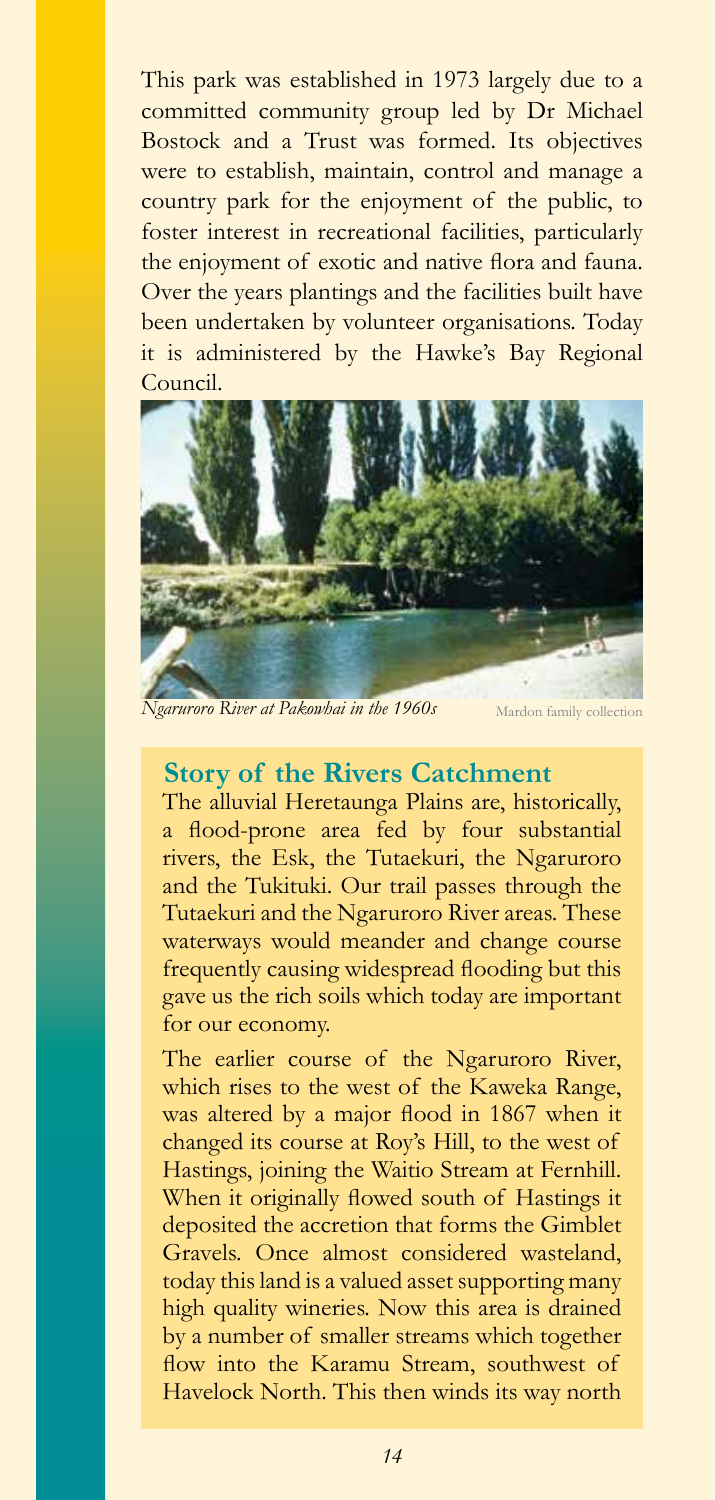to become the Clive River at Pakowhai where it is joined by the Raupare Stream and then flows to the sea.

In 1969 the Ngaruroro River was diverted down a constructed channel starting adjacent to the Pakowhai Country Park, where the original bridge was made redundant and replaced by the Chesterhope Bridge. It then flows directly to the sea and joins the Tutaekuri at Waitangi.

This diversion prevented flooding of the Karamu Stream and the Hastings area.

The Tutaekuri River, which rises in the Eastern Kawekas has also been a part of the flood problem. Its lower reaches originally flowed more or less via what is now Riverbend Road in Napier, into the lagoon and then to the sea through Ahuriri adjacent to the port.

This changed in 1931 when the earthquake altered the land levels. A diversion channel for the Tutaekuri was completed in 1936 and today both the Ngaruroro and the Tutaekuri share a complicated variable entry into the sea at Waitangi. This can be seen at the Waitangi site.

This area has been a site of ancestral occupation by mana whenua, in particular the hapu of Ngati Hori, Ngati Hawea, Ngati Hinemoa and Ngati Toaharapaki, whose marae in the area are Kohupatiki, Ruahapia, Matahiwi and Waipatu.



*1938 Pakowhai flood showing Poplar Avenue in the foreground* Archives

*Across the road from the entrance to Pakowhai Country Park car park the cemetery marks the site of Pakowhai Pa.*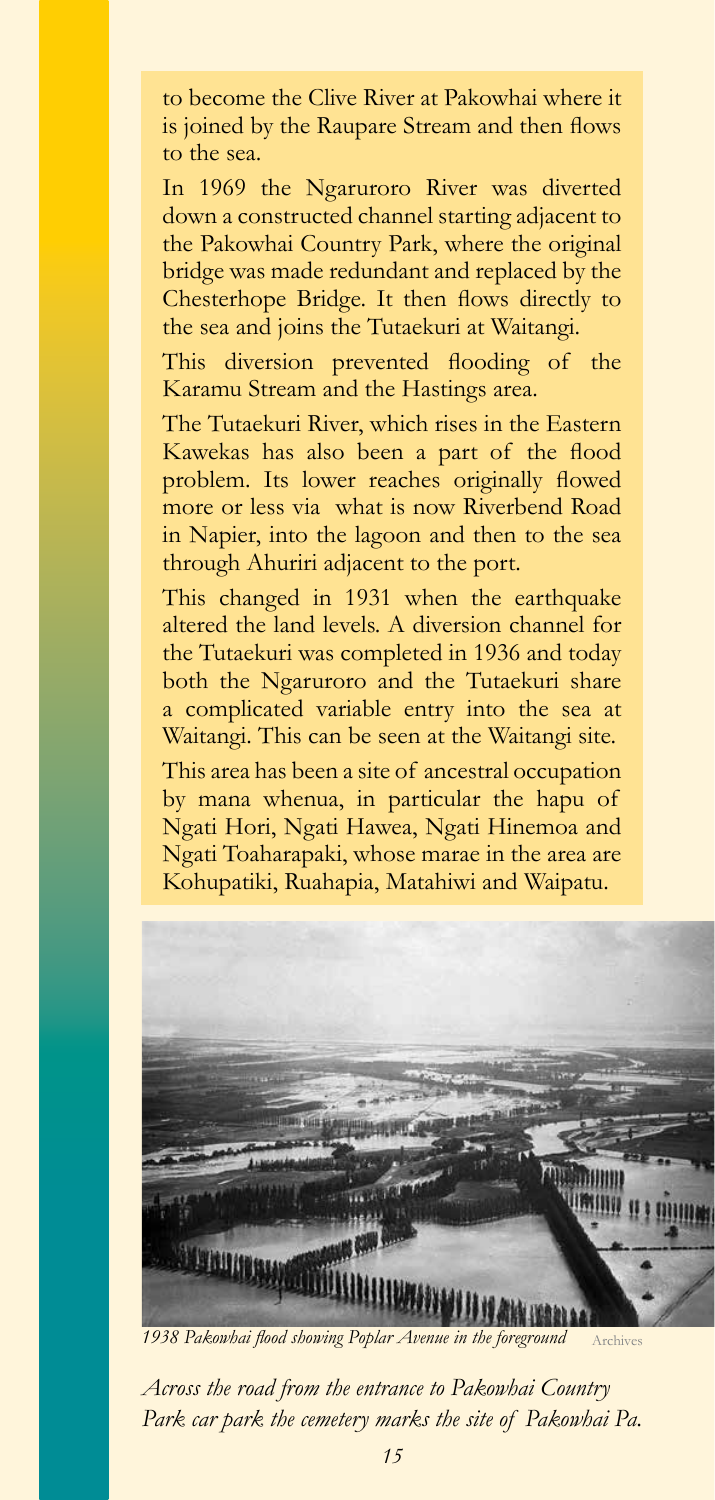

*Memorial for Karaitiana Takamoana, an early Maori politician*

#### **14. Pakowhai Pa** (Home of the Kowhai)

Taraia built a pa here at a very early date when he sailed across Hawke Bay and up the Ngaruroro River. In 1850 it was the home to the chief Puhara and the site of the first Catholic mission in the Ahuriri District. The chief took the French missionaries under his protection when they arrived in 1850. The mission flourished at Pakowhai and the brothers laid out vineyards and cultivations, taught and nursed the people and schooled them in the ways of profitable farming. This all came to an end in 1857 when Puhara was killed in one of the battles at Pakiaka, near Whakatu. His people were forced to move away, and without their protection the missionaries also had to leave. They moved across the river to Meeanee, where they re-established their mission. The mission cemetery is still at Pakowhai.

In 1854 Alfred Domett, District Commissioner of Crown Land for the Ahuriri District, recommended this site for the principal town and indicated that it would be named Clive.

In the latter half of the 19<sup>th</sup> century Pakowhai Pa had many fine European-style houses, a church, an accommodation house, a school. The Maori newspaper, *Te Wananga*, was printed and published here at Pakowhai. Karaitiana Takamoana built many of the buildings, and a large estate here, valued at £40,000 in 1880. Karaitiana died in 1879, his body was taken to Pakowhai and was laid to rest in a large vault, with his brother Meihana, on the original burial ground of the French mission. This monument is the only memorial to the once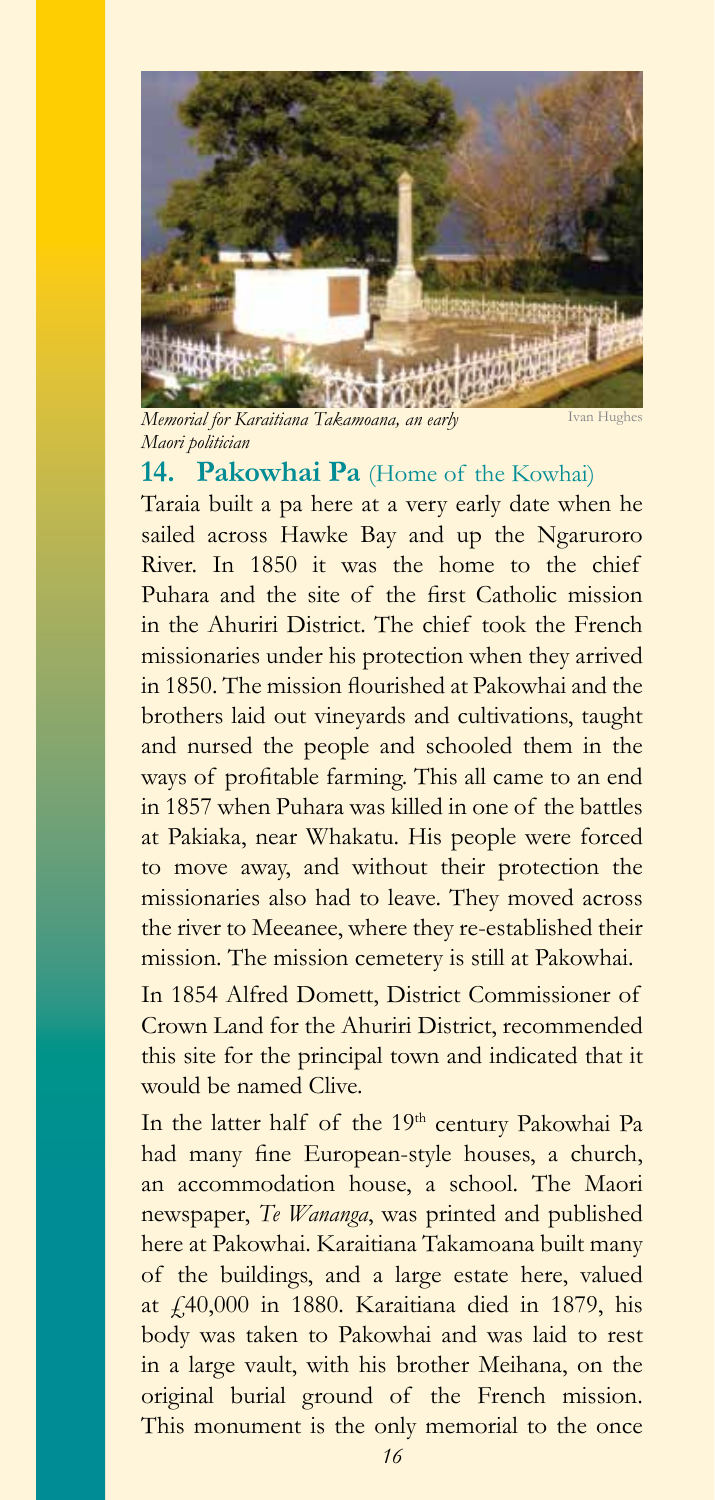important Pakowhai Pa that was abandoned after a series of floods in 1893 and 1897. The people made a new home at Waipatu.

*Continue 2.3km (18.5km) along Farndon Road and pass over the overhead railway bridge. On the right is Kohupatiki Marae, one time home of Bishop Frederick Augustus Bennett, the first Maori Anglican Bishop of Aotearoa. Continue further along Farndon Road to Farndon Park.*

The land around these rivers is very fertile. Even before European settlement of Hawke's Bay, every pa had its own grove of peach trees grown from their stones which had been accepted as currency. Maori grew wheat, potatoes, corn and peaches for their own use and as provisions for schooners trading out of Auckland. The rivers also provided rich sources of food.

# **ink**

#### **15. Farndon Park** *(2.0km) (20.5km)*

This 20-acre (8 hectare) park was purchased by the government in 1870 for  $\text{\emph{f}}210$  from Henare Tomoana, Manaena Kawatini, Te Meihana Tini and Paoro Torotoro and was to be developed as a botanical garden. The name Farndon is from an English village, home to the sweetheart of one of the railway surveyors, Sam Powdrell (1874), working on the new line which was to pass through here.

Farndon Park had been the venue for national, provincial and local sporting activities since the 1870s. Famous for Labour Day sports, it was also the home of the Clive Rowing Club, Clive Rugby Football Club (1878), the Clive Tennis Club (1881) and later the H.B. Rowing and Clive Netball Clubs.



**Farndon Park** Gary Baines collection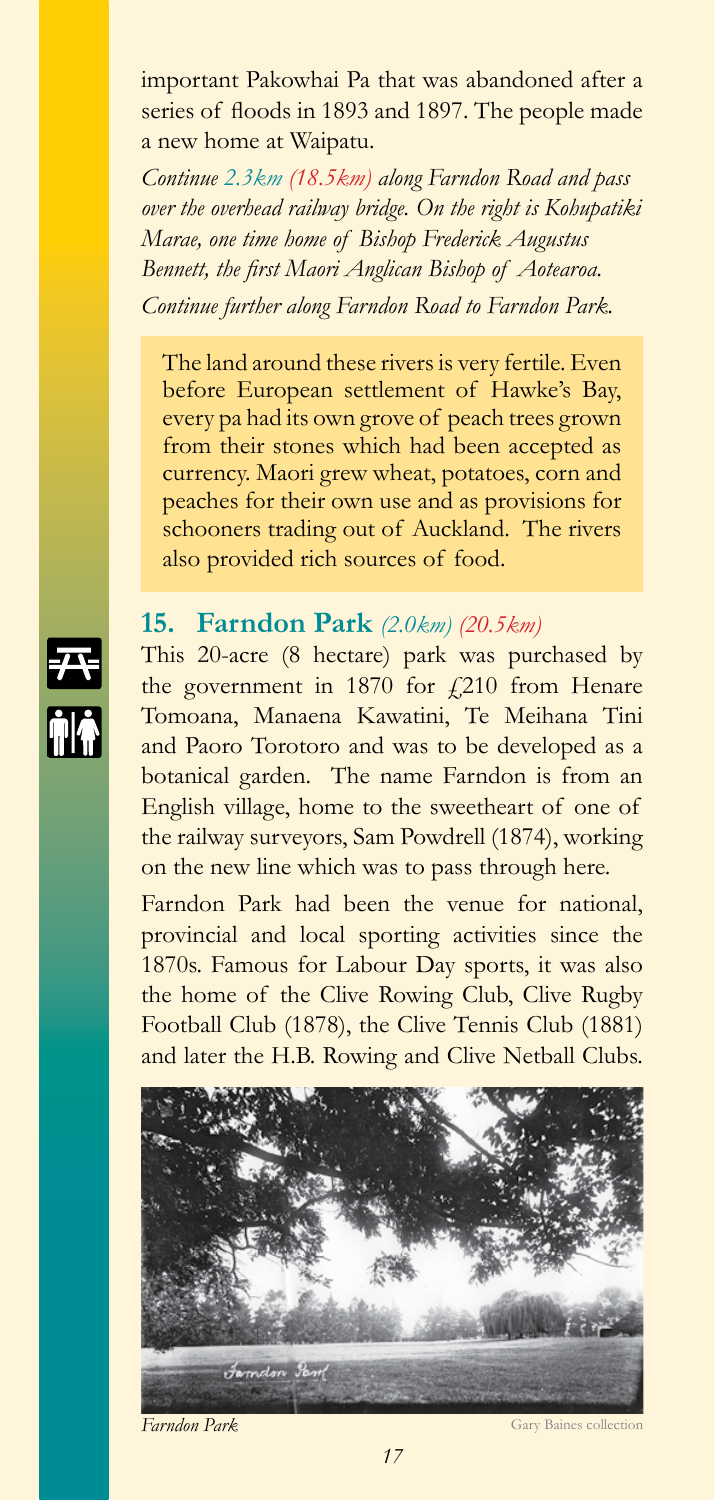The war memorial gates (1955) and baths are also on this site.

Across the road from the present day Farndon Park memorial gates was the Farndon Hotel opened in the 1870s. The proximity to both the park and the railway station led to the two-storeyed hotel being used by many sporting teams for 'refreshments'. Partly demolished in 1898 a portion was moved across the bridge and re-erected opposite the corner of School Road and Main Road.



*Farndon Hotel Farndon Road joins SH 2. Turn left. 100m on the left is a short lane which goes down to the railway line to* Gary Baines collection

#### **16. Clive Railway Station** (*No longer there) (100m) (20.7km)*

On this side of the Ngaruroro River the railway passed through the Waikahu area of Clive and the first mention of the name Farndon is when the new station was erected in 1874. The station was renamed the Clive Station on 20<sup>th</sup> August 1923. The station was a hive of activity in the early days as most of the local produce, as well as the output of Whakatu freezing works, was transported by rail from Farndon to Napier for export. With the increase in motor traffic the Clive Station activity was reduced dramatically. In 1968 it closed as a



*Farndon/Clive Railway Station*

Gary Baines collection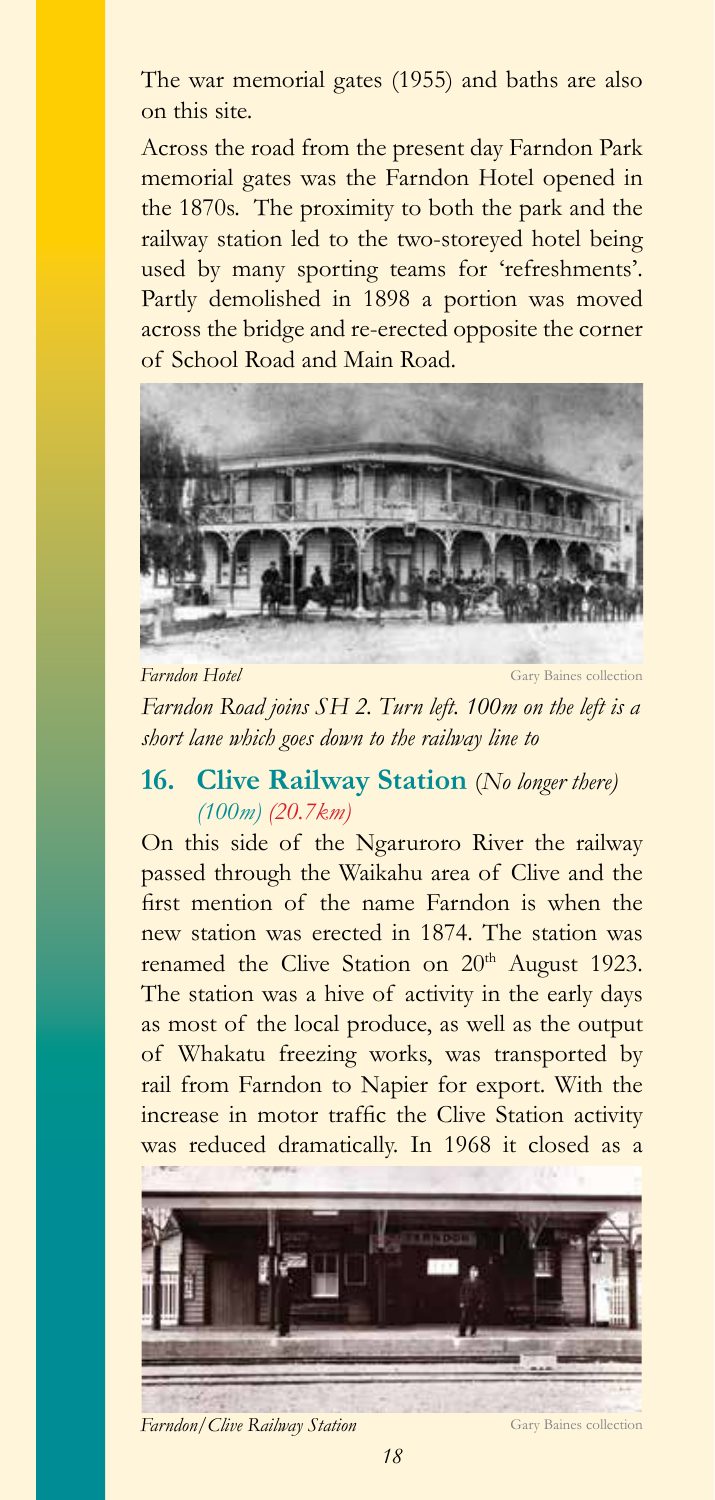fully operational station. In the 1970s fire severely damaged the original station and it was demolished. Quin Buildings now occupy the site.

Clive racecourse (1881) was situated on the other side of the railway line from the station. This is now farmland.

*Continue 100m along SH 2. From the left side of the road observe on the right the building opposite on the corner of Hellyers Lane.*

#### **17. Farndon Brewery** *(100m) (20.8km)*

John McLashan opened the Waitangi Brewery, also known as the Farndon Brewery on the Main Road, near Hellyers Lane in 1877. In 1880 his new Horehound Beer was introduced, especially brewed for teetotallers and this became a favourite of the times. Peter Raven bought the brewery in 1888 but two years later the company was bankrupt, signalling the end of commercial brewing in Clive. The base of the cottage here, built in 1865, is made of blocks of clay, sand and pumice from the beach. This is the oldest surviving building in Clive.



*Waitangi Brewery known as Farndon Brewery*

Gary Baines collection



*The brewery building today*

*Continue along SH2 to Hohepa Hawke's Bay.*

Ivan Hughes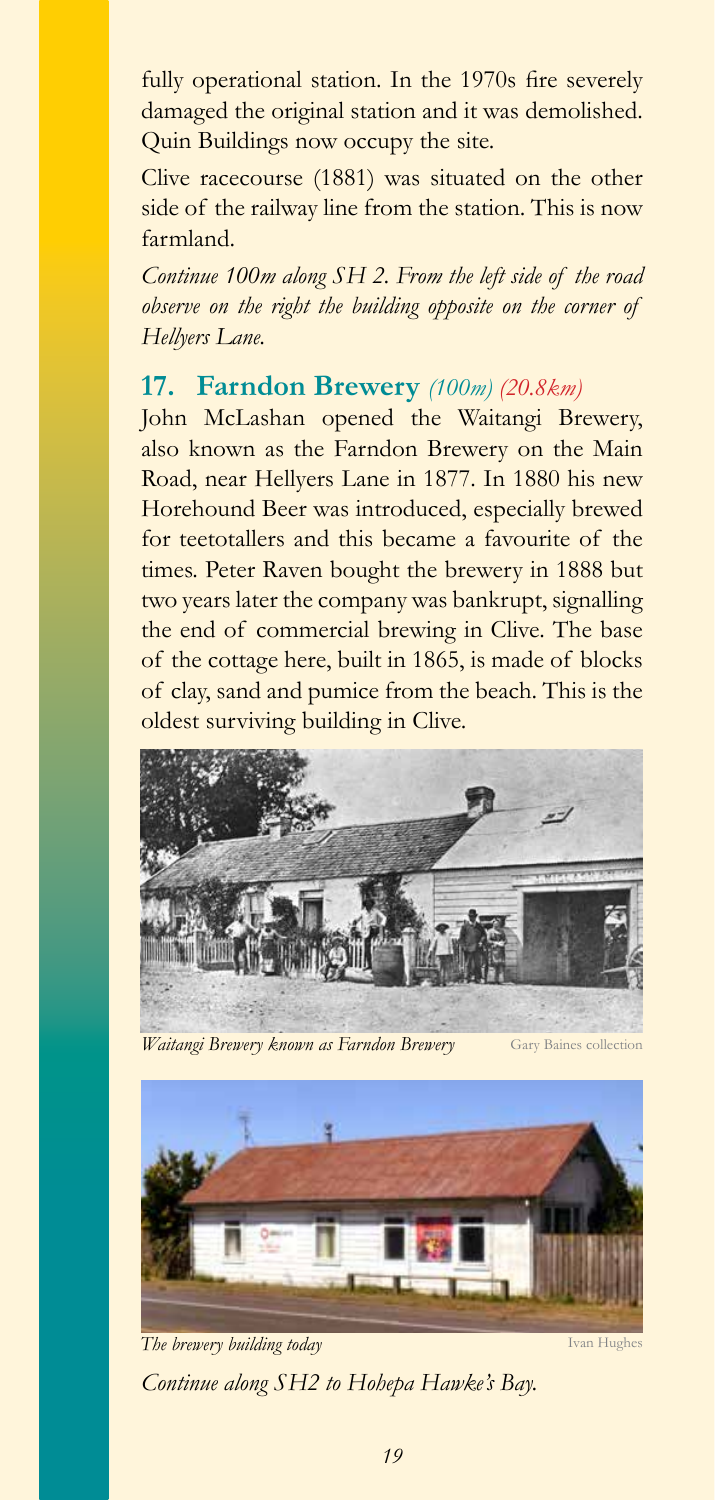#### **18. Hohepa Hawke's Bay**  *(1.0km) (21.8km)*

Founded in 1957 through the joint venture of Dame Marjorie Allan and local farm entrepreneur, Sir Lewis Harris. Hohepa is Maori for Joseph, the name of Harris's father. Inspired by Steiner philosophy, they wished to provide education and social therapies for children, young people and adults with intellectual and neurobiological conditions and the associated high-end needs and behaviours. They believed in the freedom and dignity of the individual and that every life should be fully lived with purpose.

Today Hohepa Hawke's Bay is one of the region's foremost caregivers.

Supported activities include special therapies of music and speech, home-life routines and seasonal celebrations like their Country Fair. Diverse vocational activities involve most adults weekdays 9am-4pm and cover weaving, candle-making, woodwork and grounds' maintenance.

Significant contributions to the daily life of the Hohepa community include growing vegetables, milking and cheese-making. Award-winning artisan cheeses attribute their uniqueness to the Demeter milk produced by cows raised in a humane and caring environment, the sandy, salty soils and everything being done by hand. Each batch of cheese differs slightly in taste, depending on the grass and the weather. All surplus produce is sold in the shop, at the Farmers' Market or around NZ.



*Hohepa shop*

Hohepa website

*Continue north along SH 2, crossing the Ngaruroro River. Turn right into Waitangi Regional Park.* 

*On the right is the Colenso Memorial.*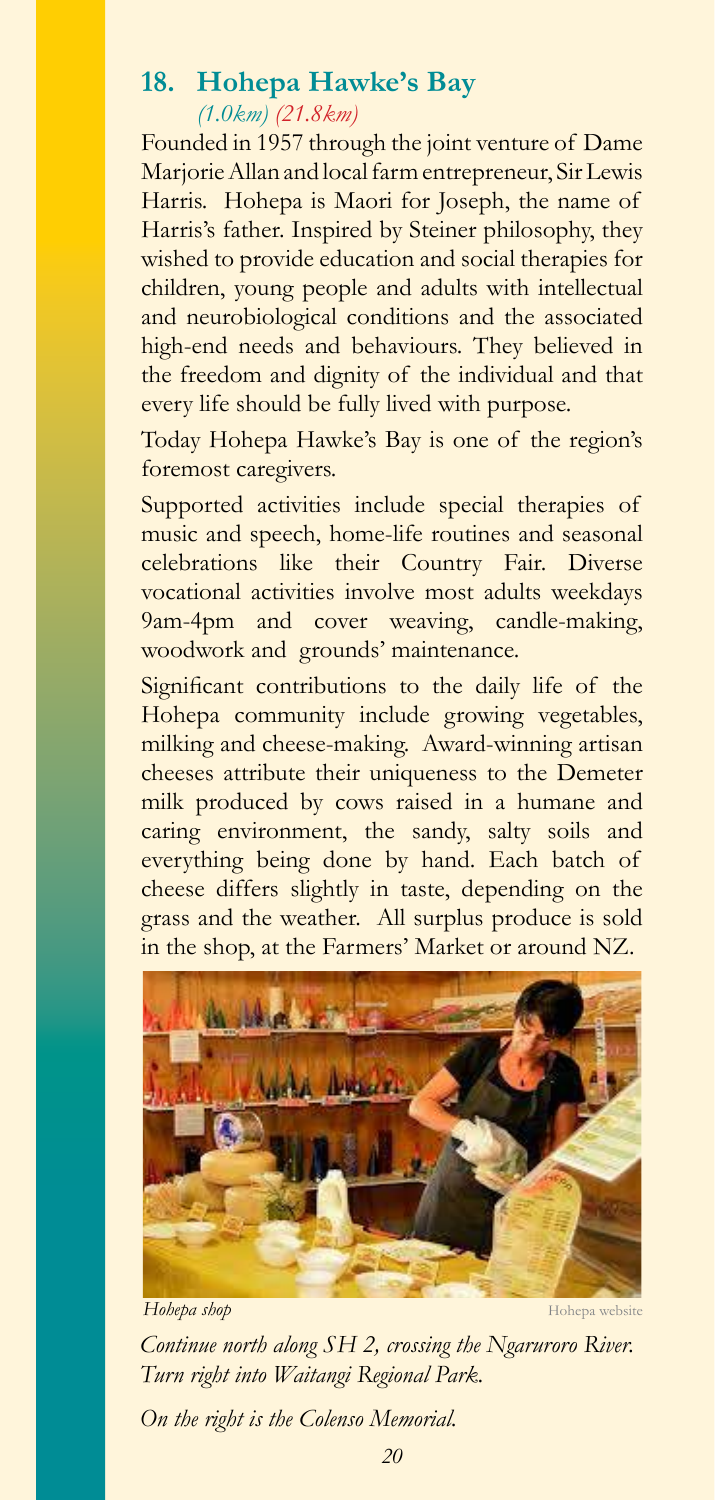

*William Colenso Memorial*

Ivan Hughes

#### **19. Waitangi Regional Park**  *(800m) (22.6km)*

William Colenso took charge of the C.M.S. (Church Missionary Society) Church of England here in 1844, conducting his first service on 4<sup>th</sup> January 1845 in front of 150 Maori. What they thought of his message cannot even be imagined, but they were in awe of the other strange beasts in their midst, the horse and cow.

The ten acres of land granted to the C.M.S. was low lying and swampy and likely to flood at the first sprinkling of rain. This grant was from the Te Awapuni Pa people, chief Takamoana and his half-brother Tomoana, who took the name Henare (Henry).

The chapel was here and Colenso's residence was on the opposite side of the river (Hohepa area). Colenso's career as a missionary was ruined in 1852 when the church discovered he had fathered a son, Wiremu, to his maid Ripeka. After Colenso's departure, finally in 1858, the Anglicans reluctantly moved from Te Awapuni (Waitangi) to Kohupatiki. All traces of the mission complex and burial grounds were swept away with the great floods of 1867, 1893 and 1897.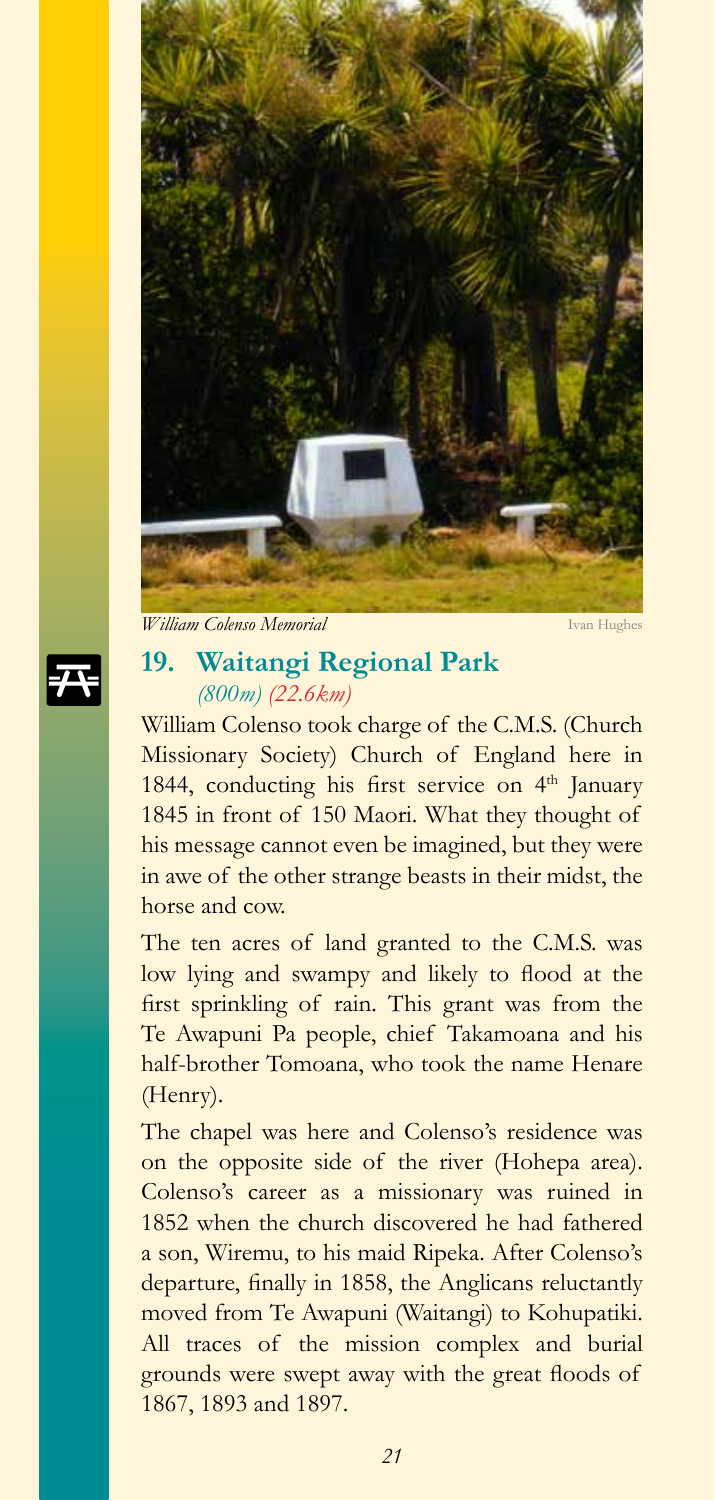William Colenso has been acknowledged in this area by a memorial.

The area has been recently redeveloped by the Hawke's Bay Regional Council. Note the wildlife wetland plantings, including a Northern rata seedling planted 2017, to mark the 500th anniversary of the Reformation and the

**Celestial Compass with Maori Pou**. This site is for your enjoyment with its splendid 360 degree views of Hawke's Bay and the sea, and has selfexplanatory information boards.



*The Celestial Compass looking towards Cape Kidnappers*

Ivan Hughes



*The entrance to the Celestial Compass is through the waharoa (gateway) representing the chief on the right, his two wives on the left, and the sky god above. The circular panel at its base absorbs light during the day and glows in the evening.* Don Trask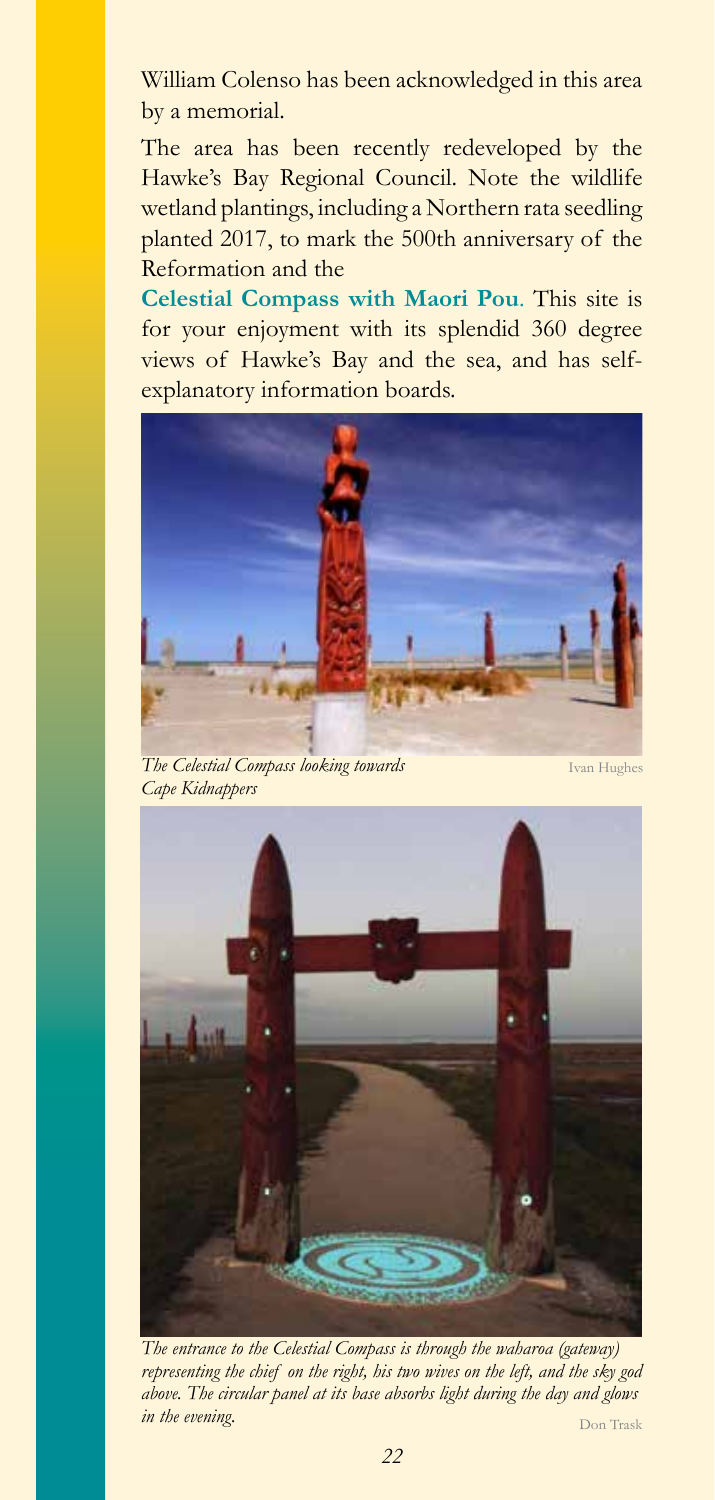